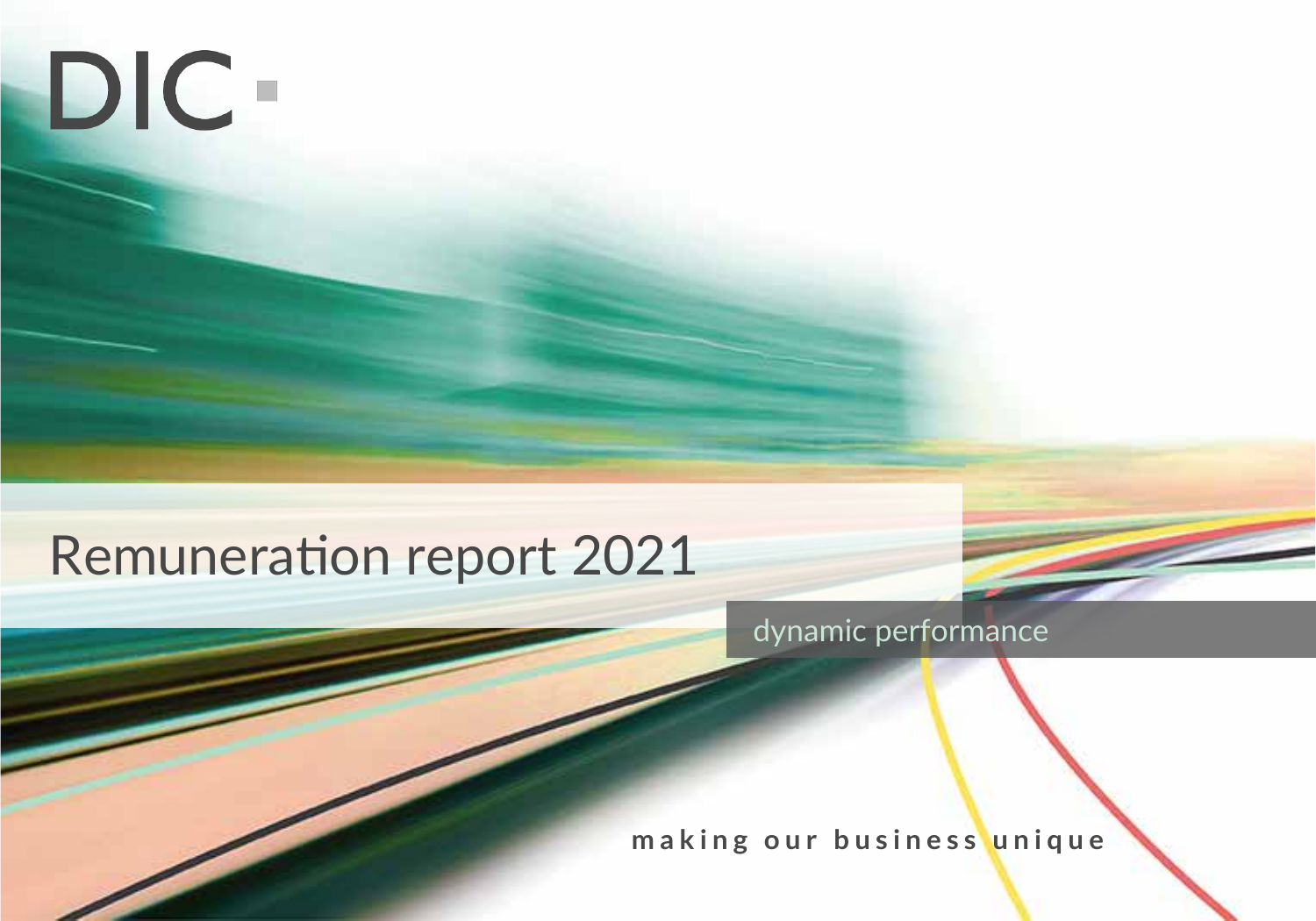### REMUNER ATION REPORT

This remuneration report in accordance with section 162 of the German Stock Corporation Act (Aktiengesetz – AktG) explains the amount and structure of the remuneration for the members of the Management Board and Supervisory Board in the 2021 financial year. The recommendations of the German Corporate Governance Code (GCGC) as amended on 16 December 2019 have also been taken into account pursuant to the Declaration of Compliance.

#### Review of the 2021 financial year from a remuneration perspective

Based on the previous remuneration system for Management Board members, the Supervisory Board on 8 February 2021 adopted a system for the remuneration of Management Board members in accordance with section 87a AktG and on 24 March 2021 submitted it to the General Shareholders' Meeting for approval. The General Shareholders' Meeting approved the remuneration system for the Management Board members with a vote of 85.26 percent. The 2021 General Shareholders' Meeting also confirmed the remuneration for the members of the Supervisory Board and the remuneration system on which it is based (sections 113 (3), 87a (1) sentence 2 AktG) with a vote of 85.39 percent.

The new remuneration system for Management Board members applies to all service agreements with Management Board members that are newly entered into, amended or renewed two months after the General Shareholders' Meeting approved the remuneration system. All of the current service agreements of Management Board members were entered into in 2020, i.e. before the new remuneration system came into effect. Accordingly, the new remuneration system (section 87a AktG) as such was not yet applicable to the existing Management Board service agreements in the 2021 financial year.

However, the new remuneration system in principle corresponds to the previously applicable remuneration system, taking into account the new legal requirements as defined in section 87a AktG. Irrespective of the fact that existing agreements are not yet subject to the applicability of the new remuneration system, the existing Management Board service agreements therefore largely correspond to the new remuneration system. The same applies to the remuneration components granted or owed in the 2021 financial year in accordance with the existing agreements. Any remaining deviations are noted below.

#### The new remuneration system for the Management Board

The remuneration system for the Management Board complies with the requirements of the German Stock Corporation Act and contains in particular the stipulations provided for in section 87a AktG.

The remuneration system provides for both fixed and variable remuneration elements as components of the total remuneration for the Management Board members. The total remuneration comprises (i) a fixed remuneration and fringe benefits, (ii) an annual performance-related bonus as a short-term incentive (STI), and (iii) options on phantom stocks of the Company as a share-based remuneration element with a long-term incentive (LTI). The total remuneration adequately reflects the tasks of each member of the Management Board, their personal performance, the economic situation, the success and future prospects of DIC Asset AG, and it is also appropriate when measured against its peer group and the Company's overall remuneration structure. The remuneration structure on which the remuneration system is based establishes long-term behavioural incentives particularly through share-based payments and is generally focused on achieving a sustainable and long-term development of the Company. At the same time, remuneration is focused in such a way that it is competitive.

The Supervisory Board reviews the remuneration system and the adequacy of the Management Board's remuneration at its due discretion on a regular basis – and, if necessary, also on an ad hoc basis – but in any case at least once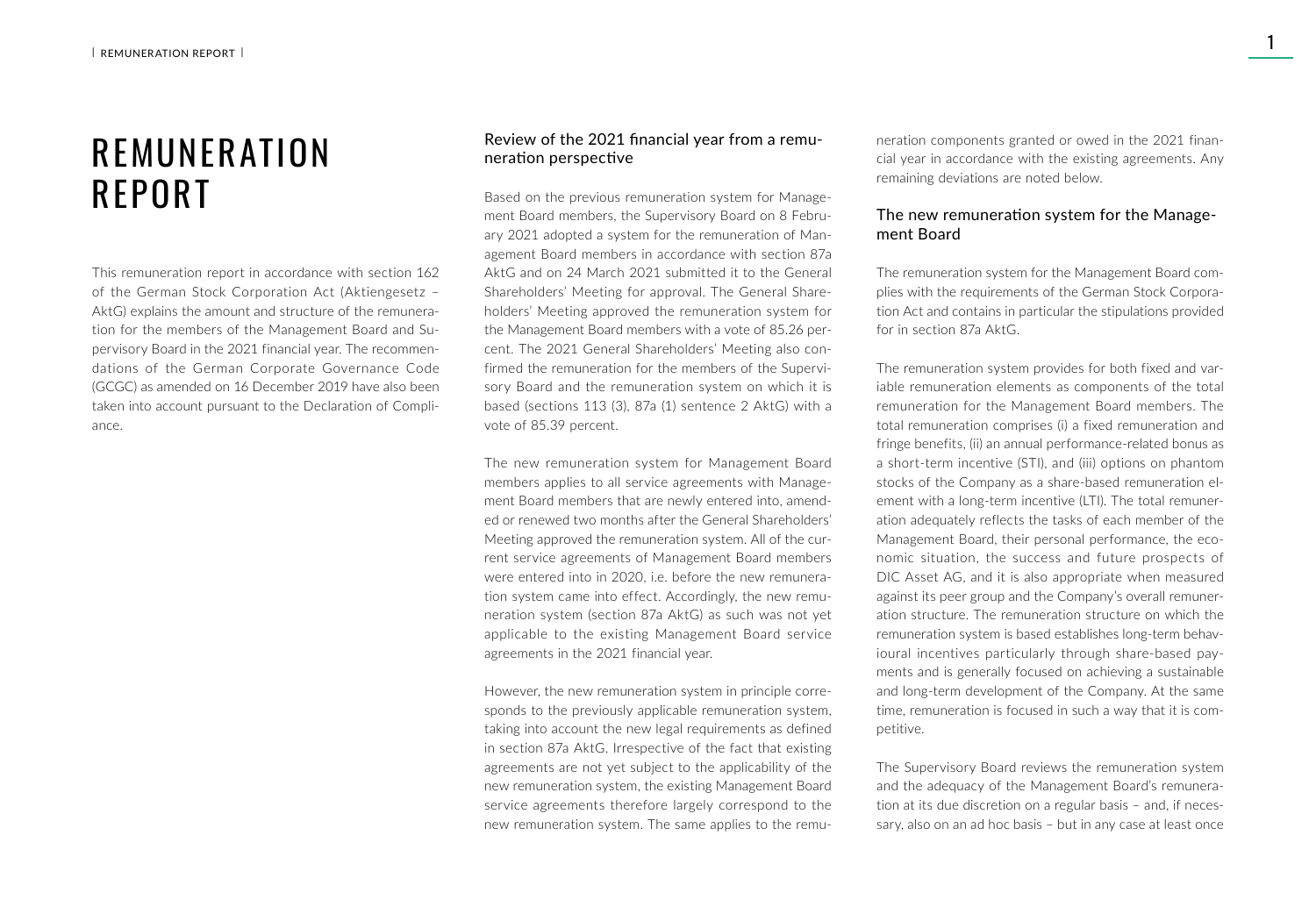every four years. To this end, a vertical comparison is made between the remuneration of the Management Board and the remuneration of the management level below the Management Board as well as that of the overall workforce of DIC Asset AG and its Group companies. In order to assess whether the specific total remuneration of Management Board members is in line with usual levels compared to other enterprises, the Supervisory Board also determines an appropriate peer group of other third-party entities in the property sector. The key criterion considered for comparing DIC Asset AG with these peer group companies is their market position. For this purpose, various remuneration data of listed companies with a focus on commercial real estate investments have recently been used, including Aroundtown SA, alstria office REIT-AG, Hamborner REIT AG and DEMIRE Deutsche Mittelstands Real Estate AG.

The basic components of the remuneration system and their specifics are summarised in the following table:

#### OVERVIEW OF REMUNERATION COMPONENTS (REMUNERATION SYSTEM)

| Remuneration component                    | Basis for determining the amount of remuneration                                                                                                                           |  |  |  |  |
|-------------------------------------------|----------------------------------------------------------------------------------------------------------------------------------------------------------------------------|--|--|--|--|
|                                           |                                                                                                                                                                            |  |  |  |  |
| Non-performance-related remu-<br>neration |                                                                                                                                                                            |  |  |  |  |
| Fixed annual salary                       | The amount of the fixed remuneration is set out in the service agreement                                                                                                   |  |  |  |  |
|                                           | Remuneration is paid in equal monthly instalments                                                                                                                          |  |  |  |  |
| Fringe benefits                           | Fringe benefits include the provision of a company vehicle, limited subsidies for health, long-term<br>nursing care and pension insurance, and other market-based benefits |  |  |  |  |
|                                           |                                                                                                                                                                            |  |  |  |  |
| Performance-related remunera-<br>tion     |                                                                                                                                                                            |  |  |  |  |
| STI: Annual bonus                         | The Supervisory Board sets company-related or personal STI targets when preparing the annual<br>budget                                                                     |  |  |  |  |
|                                           | Achievement of a contractually defined figure (funds from operations (FFO) generated annually in<br>the DIC Asset Group) as an additional payment prerequisite             |  |  |  |  |
|                                           | The amount of the STI payment is determined by the Supervisory Board at its discretion, taking<br>into account the achievement of targets                                  |  |  |  |  |
| LTI: Options on phantom stocks            | Share-based remuneration element as a long-term incentive                                                                                                                  |  |  |  |  |
|                                           | One-time granting of options on phantom stocks for the respective term of the Management<br>Board service agreement (usually 3-5 years)                                    |  |  |  |  |
|                                           | A share-price-dependent increase factor reflecting a positive performance of the share price<br>(maximum tripling of the payout amount)                                    |  |  |  |  |
|                                           |                                                                                                                                                                            |  |  |  |  |
| Other remuneration arrange-<br>ments      |                                                                                                                                                                            |  |  |  |  |
| Maximum remuneration                      | Maximum amount of the annual expense for total remuneration of each individual member of the<br>Management Board                                                           |  |  |  |  |
|                                           | • Chair of the Management Board: EUR 3.0 million<br>• Regular members of the Management Board: EUR 2.5 million                                                             |  |  |  |  |
|                                           |                                                                                                                                                                            |  |  |  |  |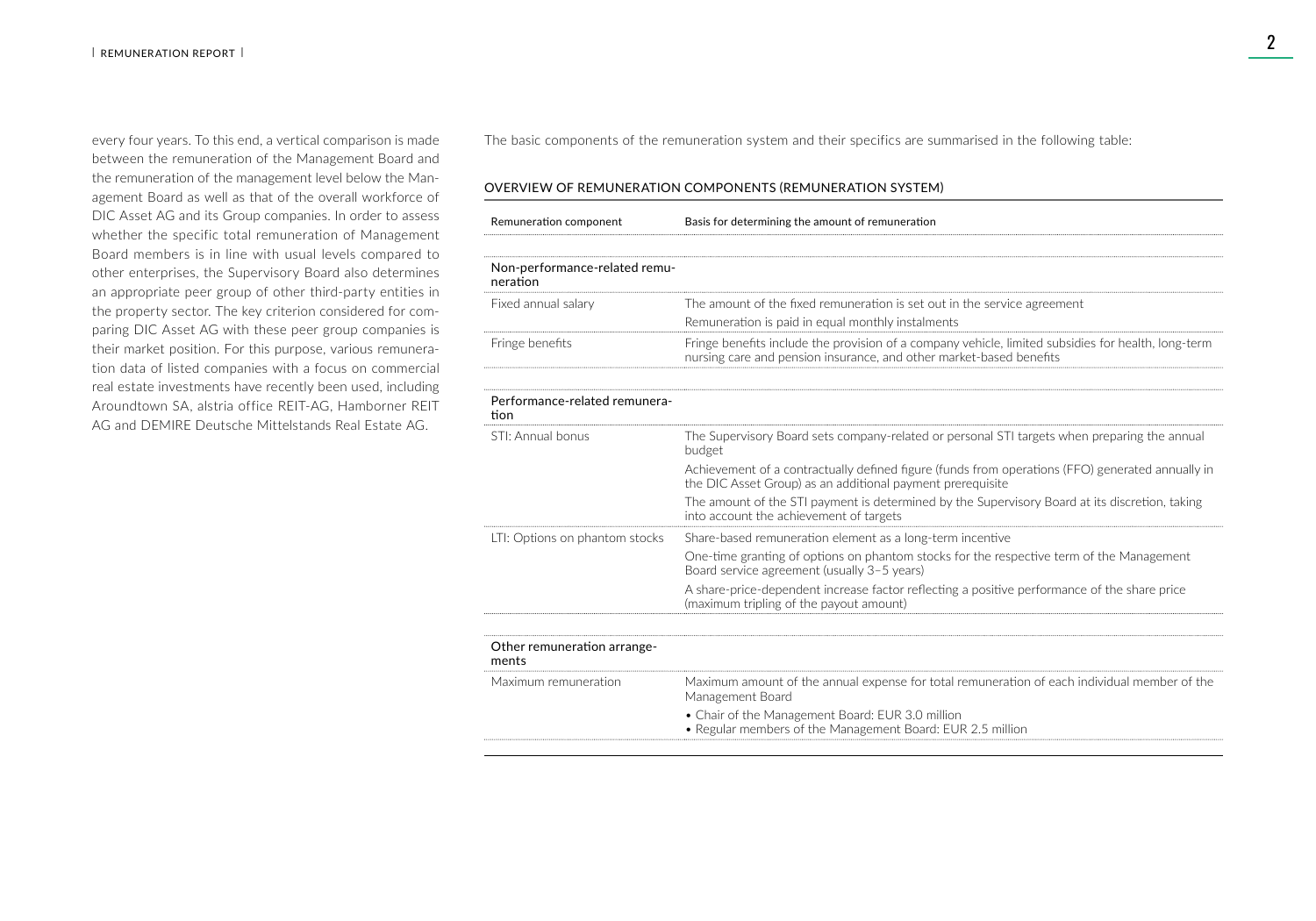Fixed remuneration components

#### Fixed annual salary

The members of the Management Board receive the contractually agreed fixed annual salary in twelve monthly instalments, payable at the end of each calendar month.

The fixed annual salary granted to each Management Board member in the 2021 financial year is shown in the table below (Individual disclosure of remuneration granted and owed (Management Board)).

#### Fringe benefits

In addition to their fixed annual salary, the members of the Management Board are granted contractually defined fringe benefits. These include an appropriate company vehicle and a mobile phone for official and private use.

The members of the Management Board are also granted subsidies amounting to 50% of the premiums paid by the respective Management Board member for health and long-term nursing care insurance as well as pension insurance (currently a maximum of EUR 550.00 per month). The members of the Management Board are furthermore covered by a directors' and officers' liability insurance (D&O insurance) with the deductible required by law, and by accident insurance.

The option of paying a relocation allowance for new appointments of Management Board members was not used in the 2021 financial year.

The expense incurred for the fringe benefits granted to the Management Board members in the 2021 financial year is shown in the table below (Individual disclosure of remuneration granted and owed (Management Board)).

#### Performance-related remuneration

#### Short-term incentive (STI)

The Management Board members are granted a performance-related bonus as short-term variable remuneration (short-term incentive - STI) with a one-year assessment period.

For Chief Executive Officer (CEO) Sonja Wärntges and Chief Investment Officer (CIO) Johannes von Mutius, the amount of the STI is based on the extent to which corporate and personal targets were achieved whereas the bonus amount applicable to the other Management Board members is based on achieving personal targets. Furthermore, members of the Management Board are granted a payment under the STI only if the DIC Asset Group meets the level of FFO defined for the respective financial year in their director's contract.

The amount of the STI is not contractually capped (within the scope of the remuneration system, however, the maximum remuneration specified therein applies). The Supervisory Board decides on the bonus once a year by 31 May of the following year. The amount of the payments is determined by the Supervisory Board at its discretion, taking into account the successful achievement of targets The bonus is paid on the last bank working day of the month in which the Supervisory Board makes its decision on the bonus.

#### Contribution to the long-term development of DIC Asset AG

Payments under the STI depend on achieving a certain level of funds from operations (FFO), which serves as the operating result from property management. This means that STI is linked to a key performance indicator for the strategic orientation of the DIC Asset AG Group. Defining personal and collective annual targets also allows incentives for achieving specific targets of key significance for the Company's operational and strategic development to be set.

#### Timing of the reported STI remuneration

In the reporting year (2021), the STI (annual bonus) awarded for the work done in the previous financial year 2020 was paid out. The corresponding payment amounts are therefore deemed to have been "granted" in the reporting year (2021) as defined in section 162 (1) sentence 1 AktG and are listed in the tables below of the individual remuneration granted and owed to the Management Board members as defined in section 162 (1) AktG. Explanations of the STI paid out in the reporting year can also be found in the remuneration report for the 2020 financial year (still referred to there as "variable remuneration" to differentiate it from "share price-related remuneration"). As explained above, the STI granted in the reporting year is not yet formally governed by the new remuneration system, but its content is basically identical. The application of the performance criteria for the STI granted (i.e. paid out) in the reporting year is also explained or indicated below.

With regard to the STI (annual bonus) awarded for the work done in the reporting year (2021), the achievement of the target will only be determined by the Supervisory Board in the current financial year (2022). Since the STI will be paid out by 31 May 2022, the legal due date is not in the reporting year (2021). The STI awarded for the work done in the reporting year (2021) is therefore in principle neither to be regarded as remuneration "granted" in the 2021 financial year nor as remuneration "owed" (i.e. received or at least due) in the 2021 financial year.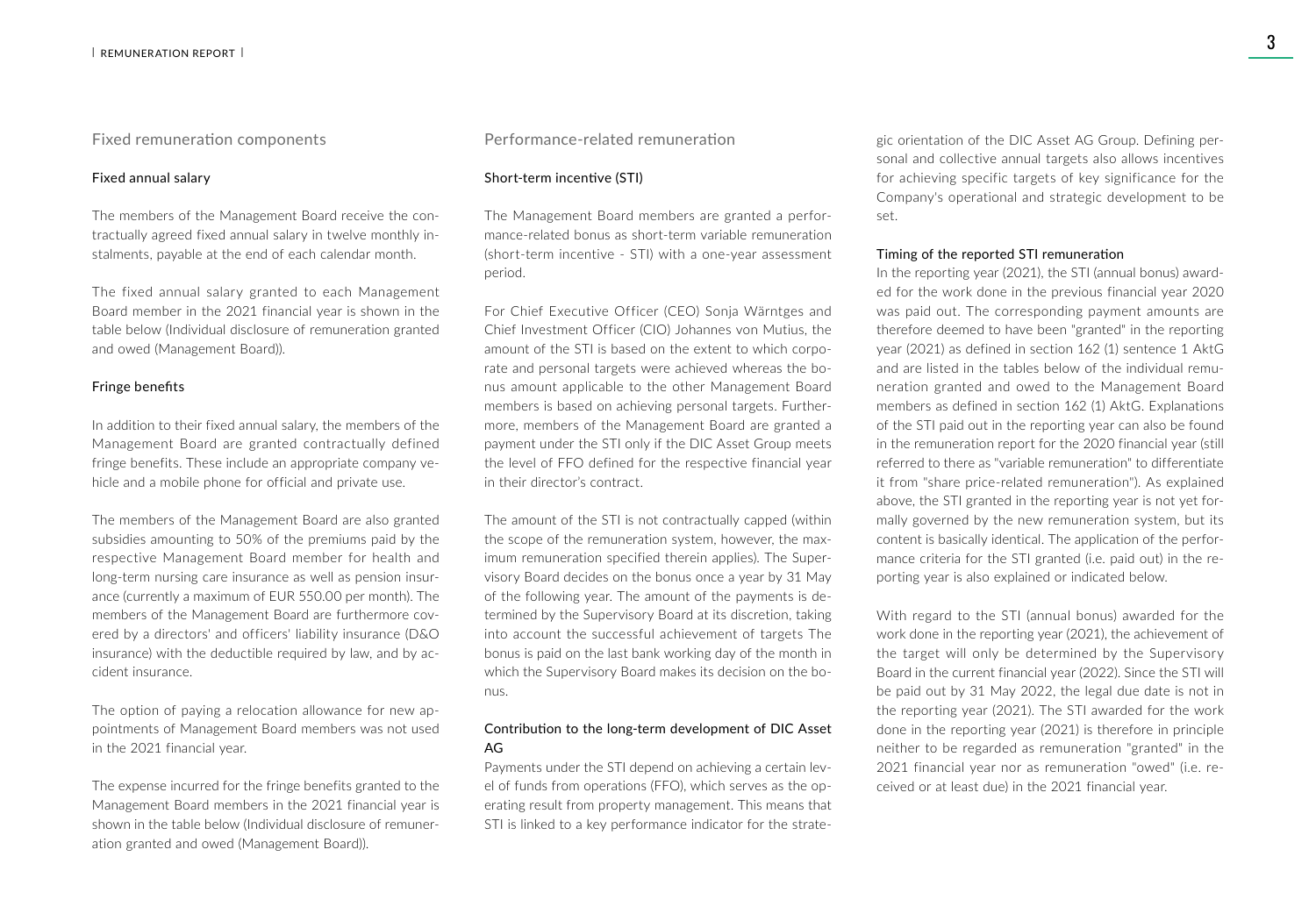#### Target achievement and payout (STI paid out in 2021)

The performance of the Management Board members in the 2020 financial year was assessed based on targets of major importance for the operational and strategic development of the Company as explained below. These targets were defined in advance by the Supervisory Board when the budget for the 2020 financial year was prepared. After the end of the 2020 financial year, the Supervisory Board assessed the achievement of the targets and determined the respective payment amounts, taking into account the corresponding weighting.

The initial prerequisite for receiving payments under the STI is that FFO of EUR 90 million (DIC Asset AG Group) is reached. Given that FFO of EUR 96.5 million was generated by the Group in the 2020 financial year, this minimum figure has been exceeded and the initial prerequisite has accordingly been met.

For the 2020 financial year, the Supervisory Board set the achievement of the budget as one relevant performance criterion for the annual bonus (STI) for Chief Executive Officer Sonja Wärntges and Chief Investment Officer Johannes von Mutius. With regard to this target, full target achievement (100%) has been determined after the end of the financial year. Taking into account a weighting of 50%, payment amounts of EUR 187,500.00 for Sonja Wärntges and EUR 150,000.00 for Johannes von Mutius were determined with regard to this target.

As a further target for 2020, the Supervisory Board set personal targets for each of the four Management Board members in relation to the following areas:

- \* Strategy/finance (Sonja Wärntges)
- \* Acquisitions/sales (Johannes von Mutius)
- \* Capital market/M&A (Patrick Weiden)
- \* Institutional Business unit (Christian Bock)

The individual targets set for the four members of the Management Board in their respective business areas were each achieved 100% in terms of strategy implementation/ optimisation of the financing structure (Sonja Wärntges), acquisition volume and sales success (Johannes von Mutius), M&A activities and capital market/investor relations work (Patrick Weiden) and growth in assets under management (Christian Bock).

With regard to this target, payment amounts of EUR 187,500.00 for Sonja Wärntges, EUR 150,000.00 for Johannes von Mutius, 187,500.00 for Patrick Weiden and EUR 93,750.00 for Christian Bock were determined.

For the 2020 financial year, the Supervisory Board accordingly determined the following payment amounts in relation to the STI (total):

#### OVERVIEW OF PAYMENTS (STI PAID OUT IN 2021)

| Management Board member | Amount paid out |
|-------------------------|-----------------|
| Sonja Wärntges          | EUR 375,000.00  |
| Johannes von Mutius     | EUR 300,000.00  |
| Patrick Weiden          | EUR 187,500.00  |
| Christian Bock          | EUR 93,750.00   |
|                         |                 |

The achievement of targets and payment of the STI awarded for the work done in the reporting year (2021) will be reported in the remuneration report for the current financial year (2022).

#### Long-term incentive (LTI)

The members of the Management Board are granted options on so-called "phantom" stocks in DIC Asset AG as a share-based remuneration element with a long-term incentive (LTI). The options are granted once for the agreed term of the respective Management Board member's service agreement.

The number of options granted is specified in individual contracts and capped. The options are designed such that they only grant the right to cash payment. No shares are delivered. The exercise of the options is linked to a specific number of service years (vesting period). The duration of the vesting period is regulated by contract and is based on the term of the respective Management Board service agreement, which usually is three to five years. When the options are exercised, the special remuneration is generally determined as the positive difference between the average of the closing prices during a reference period of ten trading days preceding the exercise of the options and the exercise price agreed in the respective director's contract. In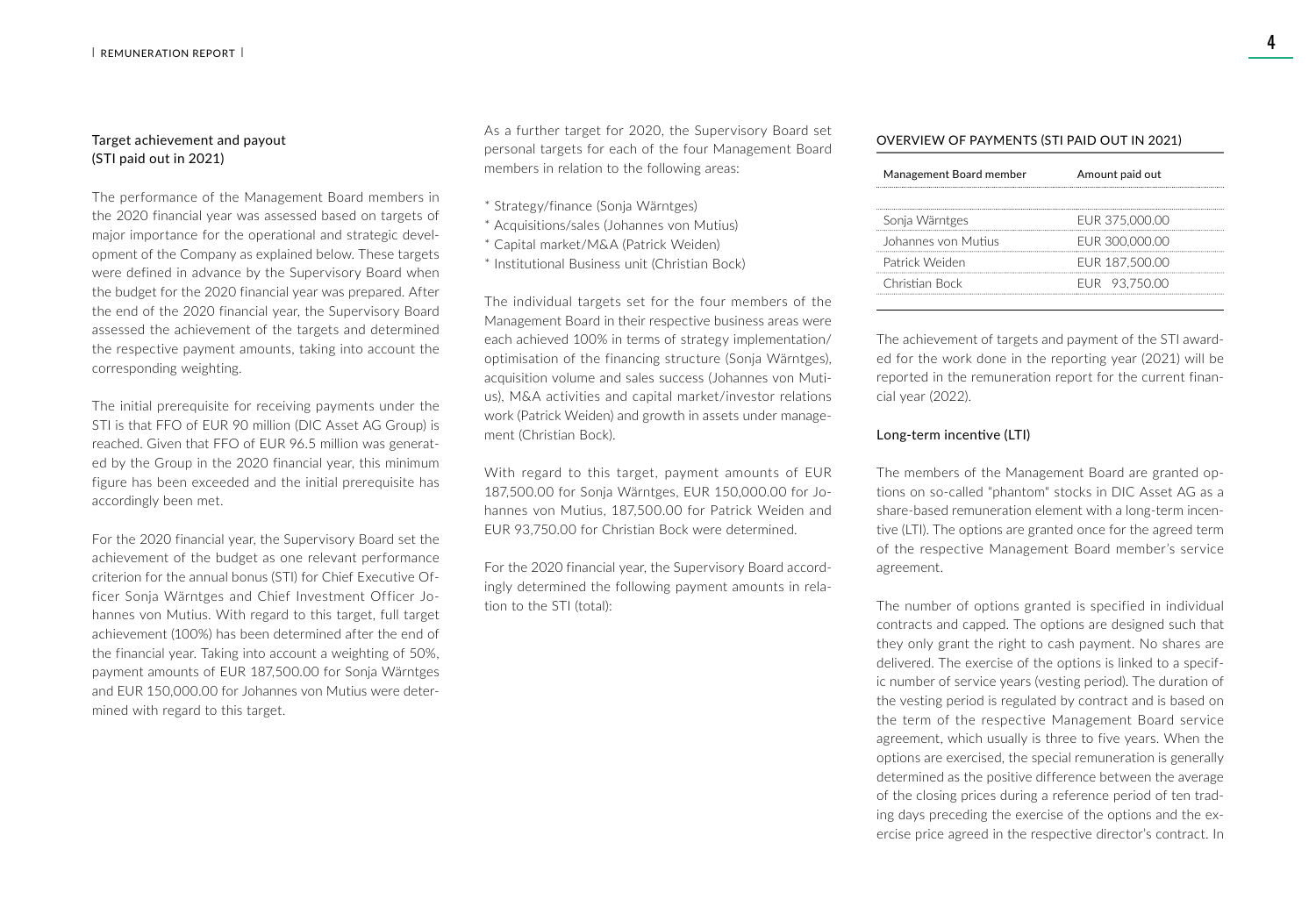addition, an increase factor dependent on the reference price is applied to options granted in 2020, with the amount paid out as special remuneration being capped at three times the original amount.

The legacy options granted to Sonja Wärntges and Johannes von Mutius were paid out in the 2021 financial year (more on this below).

In addition to the options previously granted to the members of the Management Board, no new options on phantom stocks of DIC Asset AG were granted to the members of the Management Board in the 2021 financial year. The current number of options allocated to the individual members of the Management Board is shown in the "Options on phantom stocks" later in this section.

Contribution to the long-term development of DIC Asset AG

Granting the options on phantom stocks as a share-based remuneration element enables the members of the Management Board to benefit from increases in the share price. This means that the LTI contributes to a stronger alignment of the interests of the members of the Management Board and shareholders, thereby promoting and the strategic goal of increasing the Company's value in the long term.

#### Payout of legacy options

In accordance with the service agreements entered into with the Management Board members Sonja Wärntges and Johannes von Mutius, there were also legacy options (75,000 options for Ms Wärntges and 45,000 options for Mr von Mutius) reported in the remuneration report for the 2020 financial year. The respective legacy options were exercisable as of 31 December 2020 (end of the vesting period). The following amounts were paid to Ms Wärntges and Mr von Mutius in the 2021 financial year after the options had been exercised:

#### PAYOUT OF LEGACY OPTIONS FOR SONJA WÄRNTGES

| Number of legacy options                   | 75.000                               |
|--------------------------------------------|--------------------------------------|
| Start of vesting period                    | 01.10.20171                          |
| End of vesting period                      | 31 12 2020                           |
| Underlving                                 | DIC Asset AG no-<br>par value shares |
| Comparison price (base price) <sup>2</sup> | <b>FUR 582</b>                       |
| Exercise price <sup>3</sup>                | FUR 15 13                            |
| Cash settlement (amount paid out)          | EUR 697,950.00                       |
|                                            |                                      |

1 The legacy options were granted under the service agreement entered into on 18 September 2017.

2 Adjusted for dilutive effects

3 Average closing prices (Xetra) on the last ten trading days preceding the exercise.

#### PAYOUT OF LEGACY OPTIONS FOR JOHANNES VON MUTIUS

| 011020171                            |
|--------------------------------------|
| 31 12 2020                           |
| DIC Asset AG no-<br>par value shares |
| <b>FUR 582</b>                       |
| FUR 15 13                            |
| EUR 418.770.00                       |
|                                      |

1 The legacy options were granted under the service agreement entered into on 17/18 September 2017.

2 Adjusted for dilutive effects

3 Average closing prices (Xetra) on the last ten trading days preceding the exercise.

#### Malus / clawback

There is no clawback provision regarding variable remuneration components and, accordingly, no amounts were clawed back.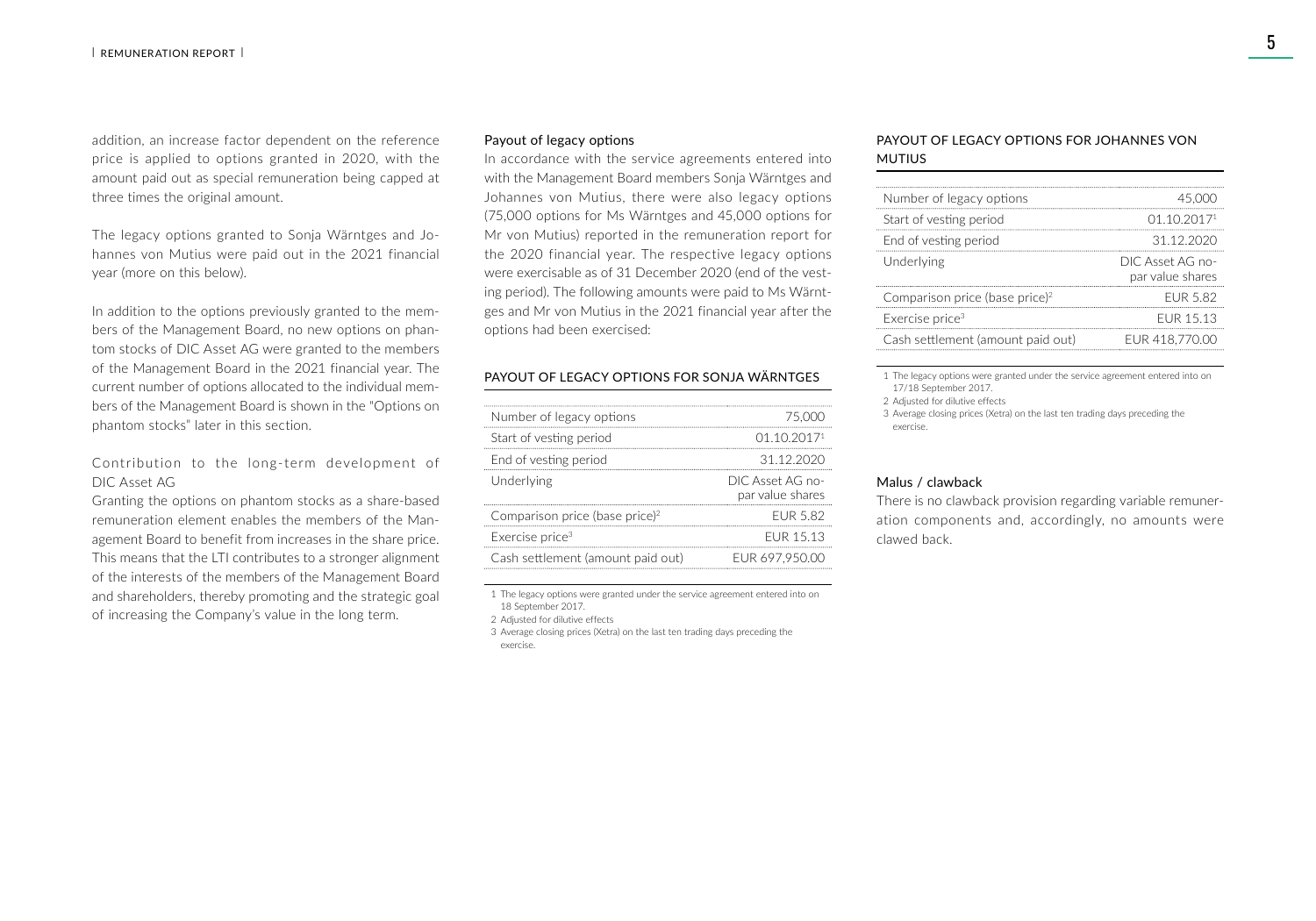Other remuneration arrangements

#### Maximum remuneration

In accordance with the statutory requirement contained in section 87a (1) sentence 2 no. 1 AktG, the Supervisory Board in the remuneration system set a maximum remuneration for the members of the Management Board which limits the total remuneration to be granted for a financial year (sum total of all remuneration amounts expensed by the Company in the financial year, including annual base salary, variable remuneration components and fringe benefits), irrespective of the financial year in which the corresponding remuneration element is paid. The maximum remuneration for the Chairwoman/Chairman of the Management Board is EUR 3,000,000.00 and for the other regular members of the Management Board EUR 2,500,000.00 each.

The existing service agreements with the Chairwoman of the Management Board, Sonja Wärntges, and the other members of the Management Board, Johannes von Mutius, Patrick Weiden and Christian Bock, were each entered into before the new remuneration system came into effect. Accordingly, the remuneration system, including the maximum remuneration stipulated therein, does not apply to the Management Board service agreements currently in place. As soon as the existing service agreements become subject to the new remuneration system (for example in the event of a contract renewal), contractual provisions will be included which ensure compliance with the maximum remuneration.

#### Third-party benefits

In the 2021 financial year, no Management Board member was promised or granted benefits by a third party with regard to their work as a member of the Management Board.

#### Arrangements regarding the termination of director's contracts

The service agreements of the Management Board members do not expressly provide for severance pay. To the extent possible, the Supervisory Board takes care that any payments made to a Management Board member due to early termination of their director's contract shall not exceed twice the annual remuneration (severance cap) and shall not constitute remuneration for more than the remaining term of the employment contract.

If a Management Board member dies during the term of their Management Board service agreement, the fixed annual salary and the variable remuneration are to be paid pro rata temporis to their surviving dependants for a period of six months after the end of the month in which the Management Board member died. If a Management Board member becomes permanently incapable of working during the term of their Management Board service agreement, the contract will end three months after the end of the half-year in which the member's permanent incapacity was established. In the event of illness, the benefits will be paid for a term of six months, but no longer than until the Management Board service agreement ends.

Management Board members have not been promised a post retirement employee benefit.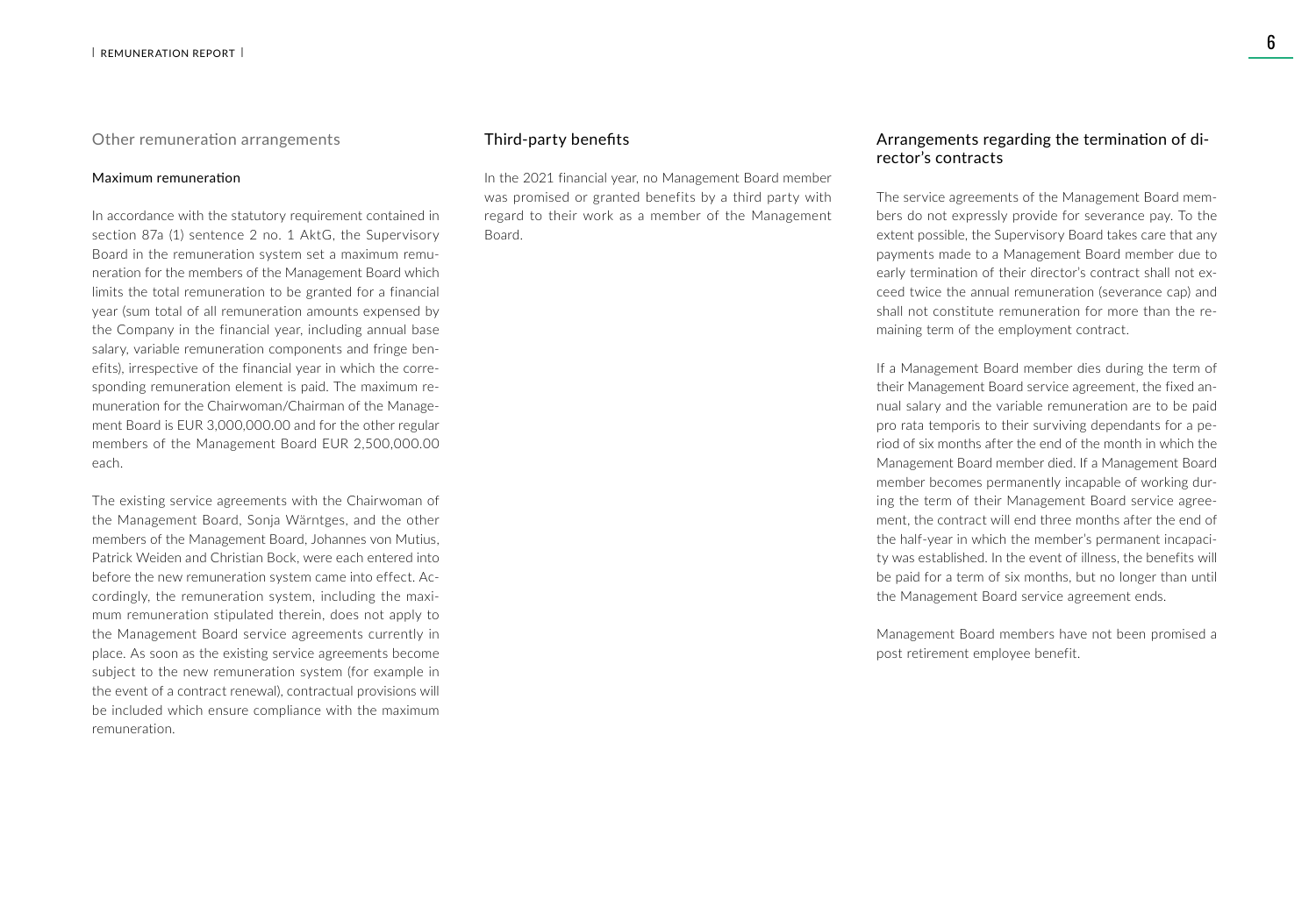#### Disclosure of the remuneration granted and owed to the Management Board

The following table shows the fixed and variable remuneration components granted and owed to the current members of the Management Board in the financial year ended (2021), including the respective relative share pursuant to section 162 AktG. Accordingly, the table contains all amounts that were actually received by the individual members of the Management Board in the reporting year (2021) ("remuneration granted"), and all remuneration that is legally due but has not yet been received by the Management Board members ("remuneration owed").

The respective previous year's figures (remuneration granted and owed in 2020) are shown in context in each case. The respective relative share of the individual remuneration elements (in %) are presented in relation to the total remuneration reported in each case.

Regarding STI remuneration, the bonus (STI) paid ("granted") in the reporting year (2021) is presented. This is compared to the bonus (STI) paid in the previous financial year (2020).

Regarding LTI remuneration (long-term share price-related remuneration in the form of options on phantom stocks), payments made in the reporting year (2021) are shown. This is compared to any payments made under the LTI in the previous financial year (2020).

| INDIVIDUAL DISCLOSUNE OF THE NEMONENATION GNANTED AND OWED (MANAGEMENT DOAND). |                   |                    |               |            |                 |                       |         |              |            |             |        |              |
|--------------------------------------------------------------------------------|-------------------|--------------------|---------------|------------|-----------------|-----------------------|---------|--------------|------------|-------------|--------|--------------|
| Management Board member,<br>position                                           |                   | Fixed remuneration |               |            |                 | Variable remuneration |         |              |            | Other       |        | Total        |
|                                                                                |                   |                    | Annual salary |            | Fringe benefits |                       | STI:    |              | LTI:       |             |        |              |
|                                                                                |                   | in EUR             | in $%$        | in EUR     | in $%$          | in EUR                | in $%$  | in EUR       | in $%$     | in EUR      | in $%$ | in EUR       |
| Sonja Wärntges, CEO                                                            | 2021              | 900,000.00         | 45            | 26,011.46  |                 | 375,000.00            | 19      | 697,950.00   | 35         |             |        | 1,998,964.46 |
|                                                                                | 2020              | 868,333.00         | 61            | 26,370.67  | $\overline{2}$  | 520,000,00            | 37      | 0.00         | $\bigcirc$ |             |        | 1,414,703.67 |
| Johannes von Mutius, CIO                                                       | 2021              | 600.000.00         | 45            | 28.892.98  | $\overline{2}$  | 300,000,00            | 22      | 418,770.00   | 31         |             |        | 1,347,662.98 |
|                                                                                | 2020              | 582,500.00         | 58            | 28,908.06  | 3               | 390,000,00            | 39      | $\bigcap$    | $\bigcirc$ |             |        | 1,001,408.06 |
| Patrick Weiden <sup>1</sup> , CCMO                                             | 2021              | 500,000.04         | 71            | 19,886.62  | 3               | 187,500.00            | 27      |              | $\bigcirc$ |             |        | 707,386.66   |
|                                                                                | 2020              | 375,000.00         | 58            | 41,350.26  |                 |                       | $\circ$ |              | $\bigcap$  | 225,000.004 | 35     | 641,350.26   |
| Christian Bock <sup>2</sup> , CIBO                                             | 2021              | 450,000.00         | 80            | 19,152.79  | 3               | 93,750.00             | 17      |              | $\bigcap$  |             |        | 562,902.79   |
|                                                                                | 2020              | 187,500.00         | 96            | 7.549.59   |                 |                       | $\circ$ |              |            |             |        | 195.049.59   |
| Total                                                                          | 2021              | 2,450,000.04       | 53            | 93,943.85  | 2               | 956,250.00            | 21      | 1,116,720.00 | 24         |             |        | 4,616,913.89 |
|                                                                                | 2020 <sup>3</sup> | 2,013,333.00       | 44            | 104,178.58 |                 | 910,000.00            | 20      |              |            | 225,000.00  |        | 3,252,511.58 |
|                                                                                |                   |                    |               |            |                 |                       |         |              |            |             |        |              |

#### INDIVIDUAL DISCLOSURE OF THE REMUNERATION GRANTED AND OWED (MANAGEMENT BOARD)

1 from 1 April 2020

2 from 1 August 2020

3 Adjusted prior-year figure (disclosure of total amounts for the current members of the Management Board)

4 One-time payment upon commencement of employment.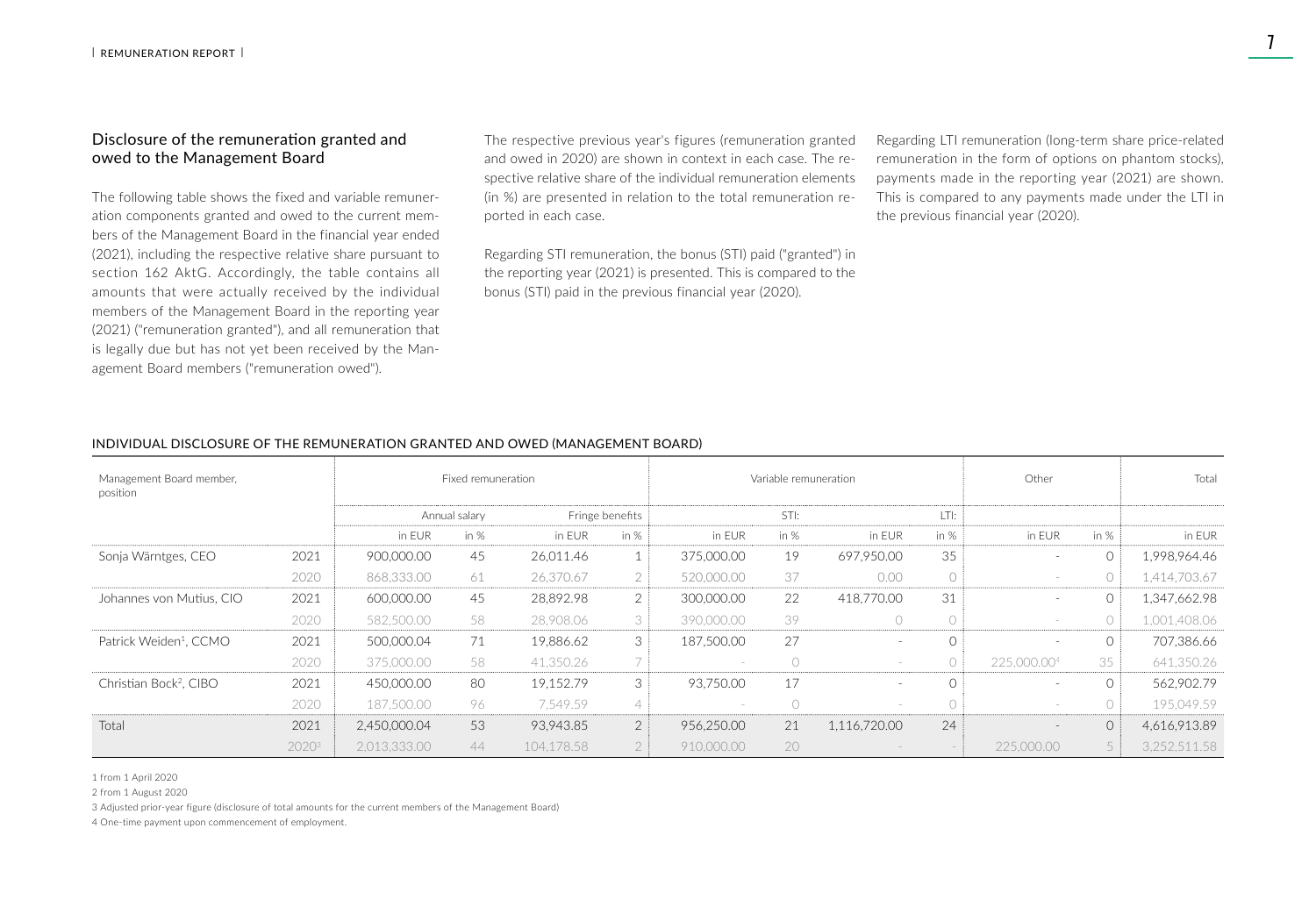Work done by the members of the Management Board in executive management and/or supervisory functions for DIC Asset AG's subsidiaries or investees are covered by the Management Board remuneration paid for DIC Asset AG.

#### Overview of current options on phantom stocks

The tranches contractually agreed with the members of the Management Board as at 31 December 2021 are shown below.

#### OPTIONS ON PHANTOM STOCKS

|                     | Number of<br>stock options | Exercisable from |
|---------------------|----------------------------|------------------|
| Sonja Wärntges      | 180.000                    | 31 12 2023       |
| Johannes von Mutius | 100.000                    | 31 12 2023       |
| Patrick Weiden      | 60 000                     | 30.06.2023       |
| Christian Bock      |                            | 30.06.2023       |

#### Benefits paid to former Management Board members in financial year 2021

No remuneration was granted or owed to former members of the Management Board of DIC Asset AG in the financial year ended.

#### Remuneration of Supervisory Board members in financial year 2021

Remuneration of Supervisory Board members is based on article 10 of the Articles of Association of DIC Asset AG. The Articles of Association regulate both the specific remuneration for the members of the Supervisory Board of DIC Asset AG and the remuneration system on which it is based (sections 113 (3) sentence 3, 87a (1) sentence 2 AktG). The remuneration for the members of the Supervisory Board was confirmed by the General Shareholders' Meeting on 24 March 2021.

In accordance with article 10 of the Articles of Association of DIC Asset AG, each member of the Supervisory Board receives appropriate remuneration for their work that is composed of fixed remuneration and variable performance-related remuneration. The members of the Supervisory Board receive fixed remuneration of EUR 50,000.00 for each full financial year of membership of the Supervisory Board. Such remuneration shall be payable after the end of the financial year and shall be posted as an expense. Each member also receives EUR 2,500.00 annually for each percentage of the dividend over the rate of ten percent, calculated on the amount of the share capital that is distributed, but no more than EUR 50,000.00. The Chairman is paid twice the fixed and variable remuneration, and the Vice Chairman is paid one-and-a-half times the fixed and variable remuneration.

Supervisory Board members who are members of a Supervisory Board committee that has met at least once during the financial year receive an annual remuneration of EUR 10,000.00 per committee for each full financial year of their membership of this committee, but no more than EUR 20,000.00 in total. The Chairman of a Supervisory Board committee receives double this amount of additional remuneration. In years in which their term of office begins or ends, Supervisory Board members receive this remuneration on a pro rata basis.

In addition to the remuneration, each member of the Supervisory Board receives reimbursement of their expenses, including value added tax.

By containing fixed remuneration that reflects the Supervisory Board members' functions, remuneration for the Supervisory Board takes into account the monitoring task of the Supervisory Board. By including variable remuneration that is capped and based on the dividend payout as a key performance indicator for the shareholders, the remuneration of Supervisory Board members also makes an additional contribution to promoting the Company's business strategy and long-term development.

In the 2021 financial year, all of the remuneration granted and owed to the members of the Supervisory Board was paid in accordance with the unchanged remuneration system and article 10 of the Articles of Association.

The respective previous year's figures (remuneration granted and owed in 2020) are shown in context in each case. The remuneration amounts paid to the Supervisory Board members in 2020 were still based on the remuneration amounts applicable prior to the increase in Supervisory Board remuneration adopted at the General Shareholders' Meeting on 8 July 2020.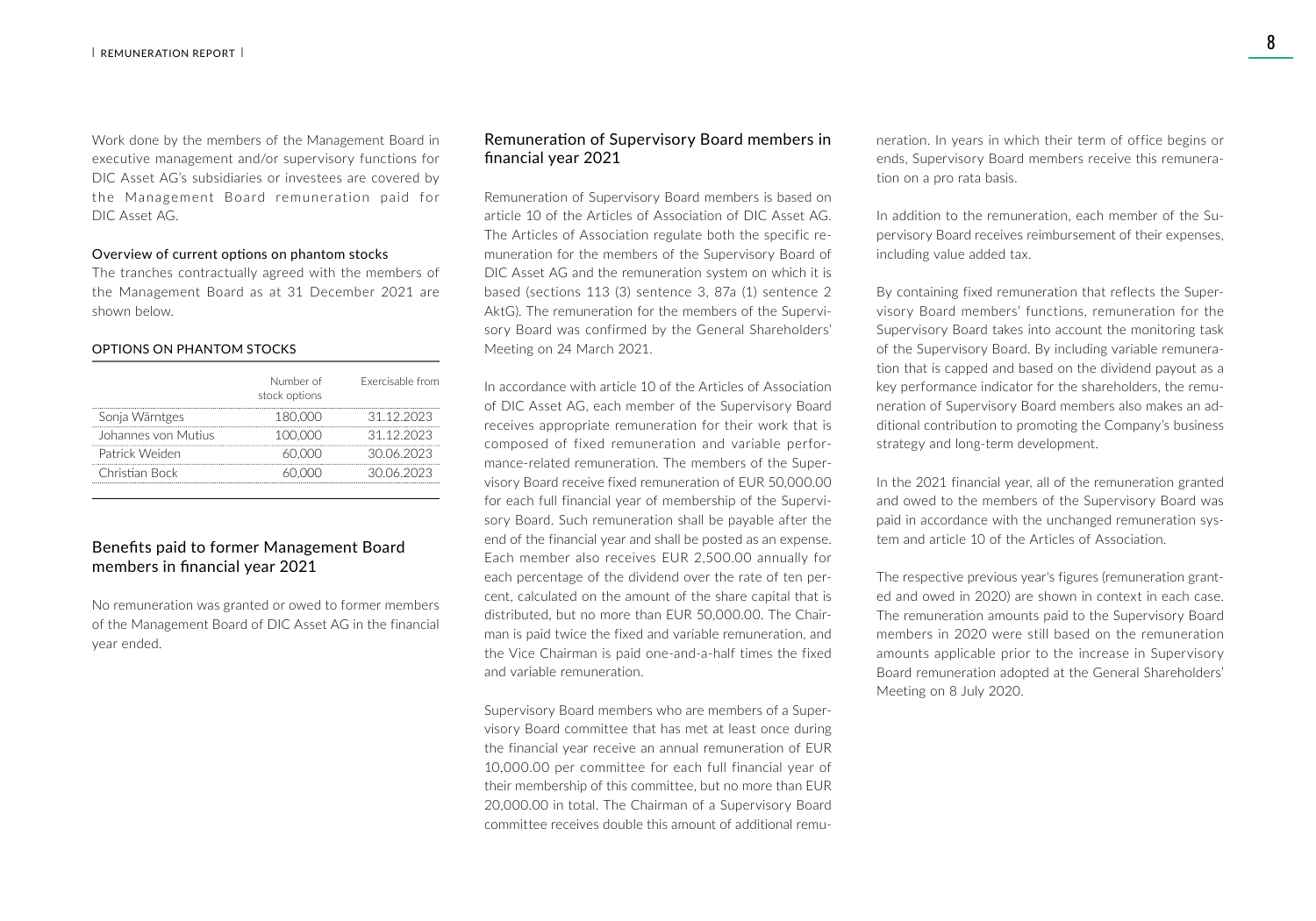#### Disclosure of the remuneration granted and owed to the members of the Supervisory Board

The following table shows the fixed and variable remuneration granted and owed to the members of the Supervisory Board in the reporting year (2021), including the respective relative share pursuant to section 162 AktG. The remuneration of the Supervisory Board is paid after the end of each financial year. This means that the remuneration paid in the reporting year (2021) relates to the work of the Supervisory Board done in the previous 2020 financial year. Due to a change in legal requirements, the corresponding remuneration of the Supervisory Board members was also included in last year's remuneration report for the 2020 financial year. The variable remuneration component takes into account the dividend distribution of EUR 0.70 per no-par value share carrying dividend rights (a total of EUR 56,410,919.60) adopted at the 2021 General Shareholders' Meeting, resulting in the respective maximum amount of variable remuneration described above. There is no clawback provision regarding variable remuneration components and, accordingly, no amounts were clawed back.

A total of EUR 149 thousand (previous year: EUR 33 thousand) in remuneration for services purchased was paid to the law firm of Weil, Gotshal & Manges LLP, of which the Chairman of the Supervisory Board, Prof. Dr. Gerhard Schmidt, is a partner. The Supervisory Board had approved of this retention, with the Chairman of the Supervisory Board abstaining from the vote. The fees paid for services in financial year 2021 concerned issues of corporate and labour law in connection with optimising the remuneration system for employees.

| Supervisory Board member,<br>position |                   | Fixed remuneration |        | Variable remuneration |        | Remuneration for<br>committee memberships | Total  |            |
|---------------------------------------|-------------------|--------------------|--------|-----------------------|--------|-------------------------------------------|--------|------------|
|                                       |                   | in FUR             | in $%$ | in FUR                | in $%$ | in FUR                                    | in $%$ | in EUR     |
| Prof. Dr. Gerhard Schmidt             | 2021              | 100,000,00         | 47.6   | 100,000.00            | 47.6   | 10.000.00                                 | 4.8    | 210,000.00 |
| (Chairman)                            | 2020              | 50,000.00          | 47.6   | 50,000.00             | 47.6   | 5,000.00                                  | 4.8    | 105,000.00 |
| Klaus-Jürgen Sontowski                | 2021              | 75,000.00          | 50.0   | 75,000.00             | 50.0   | 0.00                                      | 0.0    | 150,000.00 |
| (Vice Chairman)                       | 2020              | 37,500.00          | 50.0   | 37,500.00             | 50.0   | 0.00                                      | (0,0)  | 75,000.00  |
| Michael Zahn <sup>1</sup>             | 2021              | 24.246.58          | 50.0   | 24,246.58             | 50.0   | 0.00                                      | 0.0    | 48,493.16  |
| (Vice-Chairman)                       | 2020              |                    |        |                       |        |                                           |        |            |
| Prof. Dr. Ulrich Reuter               | 2021              | 50,000,00          | 41.7   | 50,000,00             | 41.7   | 20,000.00                                 | 16.6   | 120,000.00 |
|                                       | 2020              | 25,000,00          | 41.7   | 25,000,00             | 41.7   | 10.000.00                                 | 16.6   | 60.000.00  |
| <b>Eberhard Vetter</b>                | 2021              | 50,000,00          | 50.0   | 50,000,00             | 50.0   | 0.00                                      | 0.0    | 100,000.00 |
|                                       | 2020              | 25,000.00          | 50.0   | 25,000,00             | 50.0   | 0.00                                      | 0.0    | 50,000,00  |
| René Zahnd                            | 2021              | 50,000,00          | 49.7   | 50,000,00             | 49.7   | 655.75                                    | 0.6    | 100,655.75 |
|                                       | 2020              | 15.410.96          | 50.0   | 15,410.96             | 50.0   | 0.00                                      | (0,0)  | 30.821.92  |
| Dr. Anton Wiegers <sup>2</sup>        | 2021              | 25,819.67          | 45.5   | 25,819.67             | 45.5   | 5,163.93                                  | 9.0    | 56,803.27  |
|                                       | 2020 <sup>2</sup> | 25,000.00          | 45.5   | 25,000.00             | 45.5   | 5,000.00                                  | 9.0    | 55,000.00  |
| Total                                 | 2021              | 375,066.25         | 47.7   | 375,066.25            | 47.7   | 35,819.68                                 | 4.6    | 785,952.18 |
|                                       | 2020 <sup>3</sup> | 177.910.96         | 47.3   | 177.910.96            | 47.3   | 20,000,00                                 | 5.4    | 375.821.92 |

#### INDIVIDUAL DISCLOSURE OF THE REMUNERATION GRANTED AND OWED (SUPERVISORY BOARD)

1 Since 8 July 2020

2 Until 7 July 2020

3 Adjusted prior-year figure (disclosure of total amounts for Supervisory Board members who were granted or owed remuneration in the year under review (2021))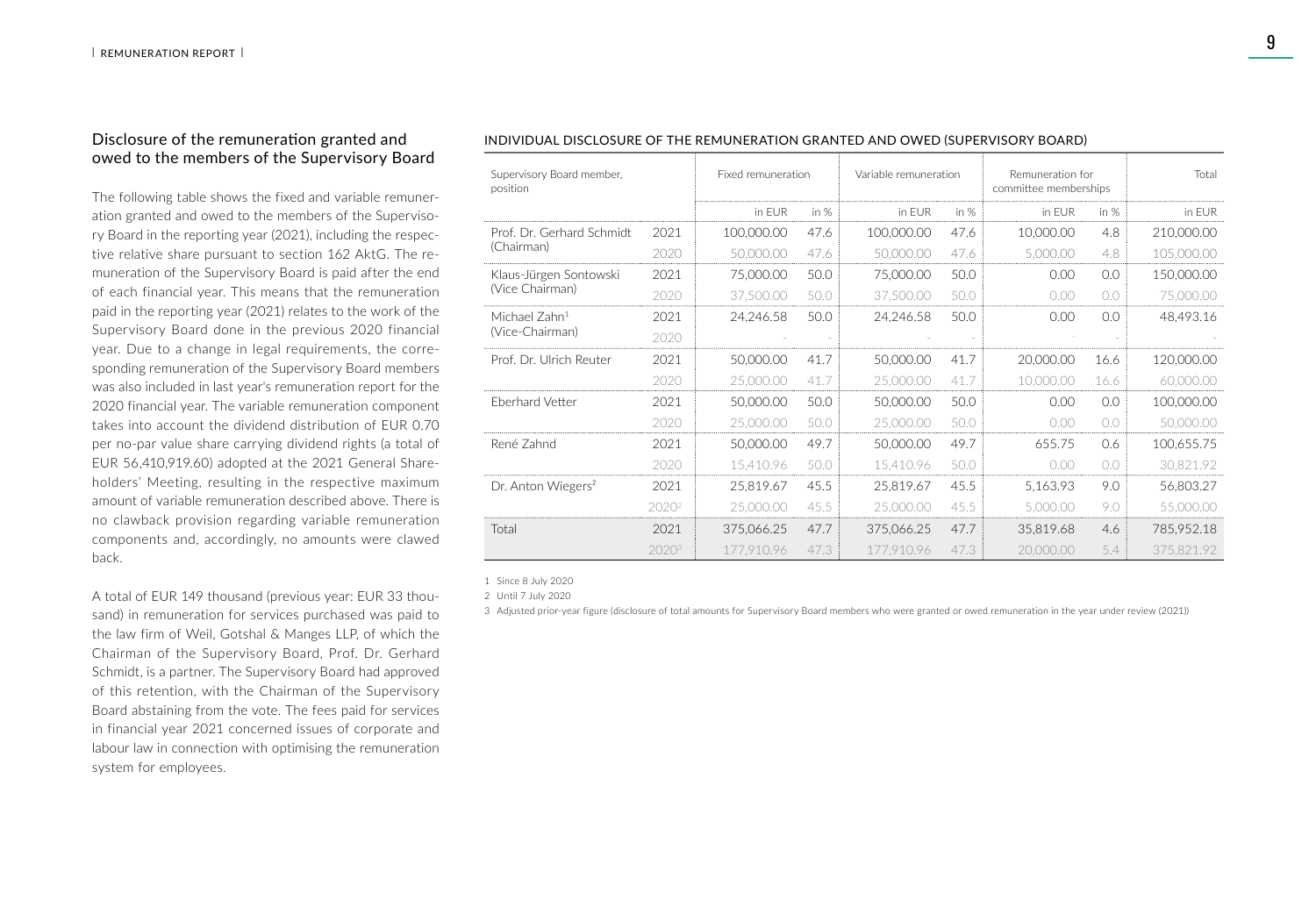#### Comparative presentation of remuneration and earnings over time

The following comparative presentation shows the percentage annual change in the remuneration granted and owed to members of the Management Board and Supervisory Board, the earnings performance of DIC Asset AG (consolidated and single-entity financial statements) and the remuneration of employees on a full-time equivalent basis. For the latter, the average wages and salaries of the total workforce of DIC Asset AG and its Group companies in Germany are compared. The table shows the changes for the past five financial years compared to the respective previous financial year (with the exception of employee remuneration, which is shown for the first time and thus only for the past financial year 2021 compared to the financial year 2020 in accordance with statutory provisions (section 26j (2) sentence 2 EGAktG)). Since the terms used in section 162 (1) sentence 1 AktG apply to the remuneration granted or owed to the members of the Management Board and Supervisory Board, the presentation shows the remuneration received or due in the respective financial year. Because LTI options are not granted annually, the remuneration of Management Board members may fluctuate significantly due to amounts received under the LTI options on phantom stocks after the respective vesting period has expired.

#### COMPARATIVE PRESENTATION OF THE REMUNERATION OF MANAGEMENT BOARD AND SUPERVISORY BOARD MEMBERS AND EARNINGS OVER TIME

|                                              | Change in 2021 vs.<br>2020 (in %) | Change in 2020 vs.<br>2019 (in %) | Change in 2019 vs.<br>2018 (in %) | Change in 2018 vs.<br>2017 (in %) | Change in 2017 vs.<br>2016 (in %) |  |
|----------------------------------------------|-----------------------------------|-----------------------------------|-----------------------------------|-----------------------------------|-----------------------------------|--|
| Management Board members                     |                                   |                                   |                                   |                                   |                                   |  |
| Sonja Wärntges                               | 41                                | 24                                | 30                                | $-7$                              | 38                                |  |
| Johannes von Mutius                          | 35                                | 17                                | 26                                | $-2$                              | 43                                |  |
| Patrick Weiden <sup>1</sup>                  | 10                                | 100                               |                                   |                                   |                                   |  |
| Christian Bock <sup>1</sup>                  | 189                               | 100                               |                                   |                                   |                                   |  |
| <b>Supervisory Board members</b>             |                                   |                                   |                                   |                                   |                                   |  |
| Prof. Dr. Gerhard Schmidt<br>(Chairman)      | 100                               | $\bigcirc$                        | 0                                 | Ω                                 | 81                                |  |
| Klaus-Jürgen Sontowski<br>(Vice Chairman)    | 100                               | $\bigcirc$                        | $\Omega$                          | $\bigcirc$                        | 80                                |  |
| Michael Zahn <sup>1</sup><br>(Vice-Chairman) | 100                               |                                   |                                   |                                   |                                   |  |
| Prof. Dr. Ulrich Reuter                      | 100                               | $\mathfrak{D}$                    | 7                                 | $\bigcap$                         | 296                               |  |
| Eberhard Vetter <sup>2</sup>                 | 100                               | 33                                | 100                               |                                   |                                   |  |
| René Zahnd <sup>3</sup>                      | 227                               | 100                               |                                   |                                   |                                   |  |
| Dr. Anton Wiegers <sup>4</sup>               | 3                                 | $\mathfrak{D}$                    | 8                                 | Ω                                 | 260                               |  |
| Results of operations                        |                                   |                                   |                                   |                                   |                                   |  |
| FFO of DIC Group                             | 11                                | 2                                 | 40                                | 13                                | 28                                |  |
| Profit for the year<br>of DIC Asset AG       | 6                                 | 11                                | 55                                | $-23$                             | 55                                |  |
| Employees                                    |                                   |                                   |                                   |                                   |                                   |  |
| Average wage                                 | 5                                 |                                   |                                   |                                   |                                   |  |
|                                              |                                   |                                   |                                   |                                   |                                   |  |

1 Took post during 2020

2 Took post during 2018

3 Took post during 2019

4 Member of the Supervisory Board until 7 July 2020